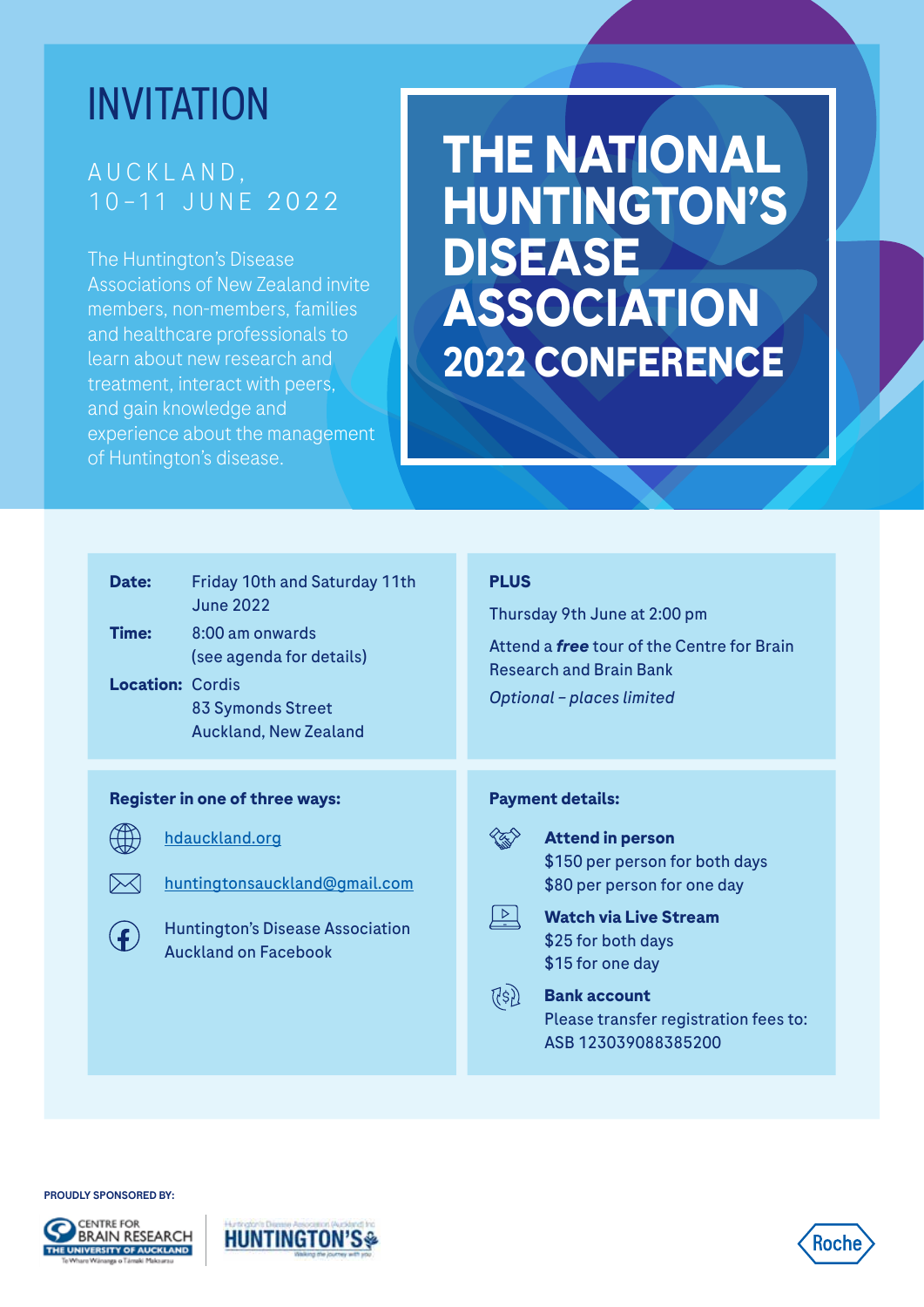

## MEETING AGENDA

| <b>THURSDAY 9 JUNE (Optional)</b> |                                                                                                                                                                                                                                                                                |
|-----------------------------------|--------------------------------------------------------------------------------------------------------------------------------------------------------------------------------------------------------------------------------------------------------------------------------|
| 14:00                             | Attend a free tour of the Centre for Brain Research and The Neurological Foundation Human Brain Bank<br>This is an optional extra and places are limited<br>To book a place, please email huntingtonsauckland@gmail.com<br>Donations welcome; Bank account ASB 123039088385200 |
| <b>FRIDAY 10 JUNE</b>             |                                                                                                                                                                                                                                                                                |
| $8:00 - 8:45$                     | <b>Registration</b>                                                                                                                                                                                                                                                            |
| $8:45 - 9:30$                     | <b>Welcome/Powhiri</b>                                                                                                                                                                                                                                                         |
| $9:30 - 9:45$                     | <b>Morning tea</b>                                                                                                                                                                                                                                                             |
| $9:45 - 10:00$                    | <b>Sir Richard Faull (Patron)</b><br>Introduction and overview of human brain bank and research                                                                                                                                                                                |
| 10:00-10:20                       | A/Professor Henry Waldvogel<br>Brain pathology in Huntington's disease                                                                                                                                                                                                         |
| $10:20 - 10:40$                   | <b>Professor Maurice Curtis</b><br>Recent research developments in the early detection of human brain diseases                                                                                                                                                                 |
| 10:40-11:00                       | <b>Break</b>                                                                                                                                                                                                                                                                   |
| 11:00-11:30                       | Dr Malvindar Singh-Bains, PhD<br>Pathological proteins in the Huntington's disease human brain                                                                                                                                                                                 |
| 11:30-11:45                       | Lance Martinez - Honours student<br>Tau pathology in the Huntington's disease human brain                                                                                                                                                                                      |
| 11:45-12:00                       | Adelie Tan - PhD Student<br>Neurovascular changes in the Huntington's disease human brain                                                                                                                                                                                      |
| 12:00-12:15                       | Andrew Jiang - PhD Student<br>RNA changes in single cells in Huntington's disease                                                                                                                                                                                              |
| 12:15-13:00                       | Lunch                                                                                                                                                                                                                                                                          |
| 13:00-13:30                       | Dr Christine Arasaratnam, PhD<br>How a neurodegenerative disease from the Philippines may provide the clue to therapeutic<br>intervention in Huntington's disease                                                                                                              |
| 13:30-14:00                       | Professor Russell Snell & Dr Renee Handley, PhD<br>Overview of recent genetic developments                                                                                                                                                                                     |
| 14:00-14:30                       | Dr Amy McCaughey-Chapman, PhD<br>Using cell reprogramming to model and treat Huntington's disease                                                                                                                                                                              |